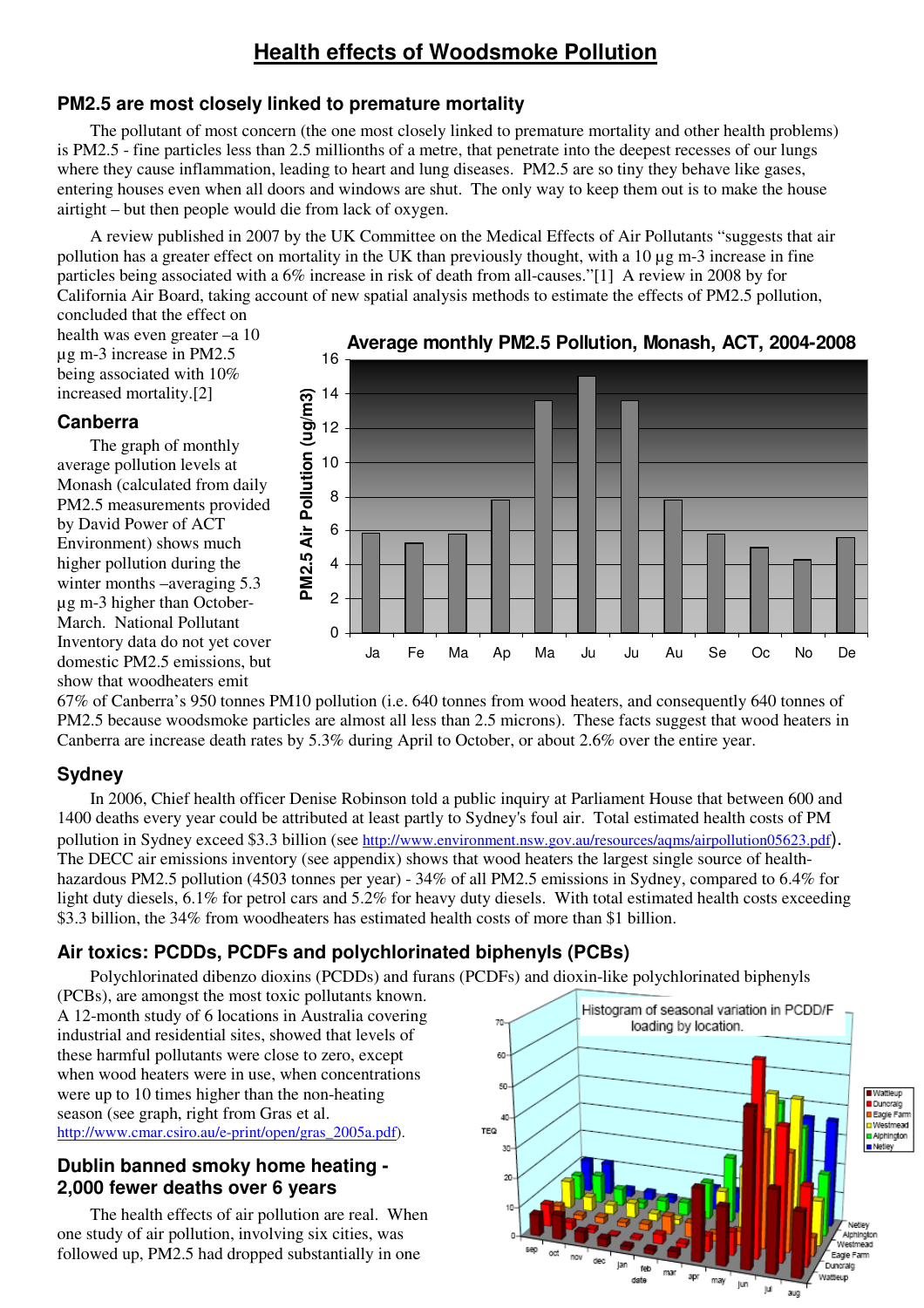city, moderately in another, remaining stable elsewhere. Death rates fell in the first two cities relative to the other four. Dublin reduced PM2.5 pollution by banning non-smokeless coal in September 1990. There were 15.5% fewer respiratory and 10.3% fewer cardiovascular deaths in the 6 years after the ban, compared with the previous 6 years – a total of 696 fewer respiratory and 1458 cardiovascular deaths in the first 6 years of the ban[3]. Having experienced the health benefits, it is hard to imagine Dubliners would want to go back to the smoky old days.

#### **Montreal: new wood heaters banned from 28 April 2009**

Like Dublin, other cities are solving their air pollution problems. Montreal has freezing cold winters. Daily minimum temperatures average -13C in January; daily maxima average -5C. Despite the cold climate, installation of all new wood stoves was banned from 28 April 2009, to protect people's health. http://www.montrealgazette.com/Technology/Wood+stove+passes/1543628/story.html

Montreal had 45 days with PM2.5 levels exceeding the standard in the winter months from November 2008 to March 2009. According to the Lung Association of Quebec, 61% of fine (PM2.5) particles are emitted by wood heating, compared to 22% from industries and 14% from transportation. PM2.5 cause an estimated 6,028 cases of infantile bronchitis, 40,449 days of asthma symptoms and 1,540 premature deaths in Montreal http://www.pq.lung.ca/environment-environnement/wood\_smoke-fumee\_bois/enjeu-montreal/

#### **New Zealand**

NZ also suffers from woodsmoke pollution. Measured pollution was used as input to a cost-benefit analysis (http://www.hapinz.org.nz/ ) which concluded that woodheaters in Christchurch (pop 333,000) cause 124 premature deaths, with estimated total cost of NZ\$127 million per year, about \$2,700 per heater per year.

NZ has strict policies to control woodsmoke, e.g. in Otago, only appliances rated less than 0.7 g/kg (i.e. emitting no more than a pellet stove) can be installed and appliances with PM10 discharge standards of 1.5g/kg and higher will be prohibited from use from 1 January 2012

http://www.orc.govt.nz/Portal.asp?contentid=1242&nextscreenid=201.102.103.101&categoryid=20&screenid=201.102.101.10 1&sessionx=384EE7A8-D570-400A-89B4-BA61A920F08B

#### **California and Launceston**

California's Healthy Hearths Program (http://www.aqmd.gov/healthyhearths/Why\_HH.htm bans all wood burning devices in new buildings and also bans the use of all wood burning devices whenever PM2.5 pollution is forecast to exceed the air quality standard. Launceston, Tas, also suffers from woodsmoke pollution. After a community survey, Launceston's Strategic Plan 2008-2013 was formulated. As well as seeking further funding for the woodheater buyback program, it sets a target to "*Evaluate the introduction of a by-law that prevents the installation of wood heaters in homes*" by 2011 (Strategy 1.1 of Priority 1, http://www.launceston.tas.gov.au/content/view/164/365/ )

#### **New heaters in Australia fail to deliver reduced pollution**

A study published in May 2008 found that real-life emissions of heaters in Launceston satisfying current Australian Standards averaged 9.4 g/kg – about 3 times higher than their AS4013 ratings.[4] Launceston's extensive education program included 2 full time smoke patrol officers and 2 part time "work for the dole" assistants. During a visit in 2006, I was very impressed by the lack of smoking chimneys, perhaps 1 there for every 50 in Armidale.

Everyone in Launceston seemed to understand the health effects of woodsmoke, so households who volunteered for the emissions study would most likely operate their heaters correctly. Indeed, the study notes: "*there was no evidence that overloading occurred. Nor was there any evidence that woodheaters were allowed to smoulder overnight; in contrast they appeared to be refuelled periodically throughout*".[5]

Many new heaters in Australia are incorrectly operated and so much more polluting. But even if we could afford a woodsmoke education and smoke patrol program similar to Launceston, a new heater burning an average of 4 tonnes of wood would still emit 38 kg PM2.5, as much health-hazardous PM2.5 pollution as driving 250 passenger cars 15,000 km, i.e. a total of 3.8 million km. Most of the 3.8 million km would be driven on open roads away from populated areas, so cause little damage to human health. But when the same amount of pollution is emitted by a single wood heater in a residential area, the toxic pollution is aimed at downwind neighbours. As noted earlier, PM2.5 are so tiny they behave like gases and enter houses even when all doors and windows are shut. The only way to keep them out is to make houses airtight, but then the occupants would die from lack of oxygen.

No doubt because of the failure of new heaters to live up to expectation, cities such as Christchurch, Montreal and Launceston have all decided that they must protect the health of their residents by banning the installation of new heaters. California's Healthy Hearths Program) bans all wood burning devices in new buildings and also bans the use of all wood burning devices whenever PM2.5 pollution is forecast to exceed the air quality standard. Sydney councils that ban new woodheaters include Waverley and Pittwater, with bans also in Manooka Valley, new developments in Holroyd, as well as western Sydney's Growth Centres - Oran Park and Turner Road.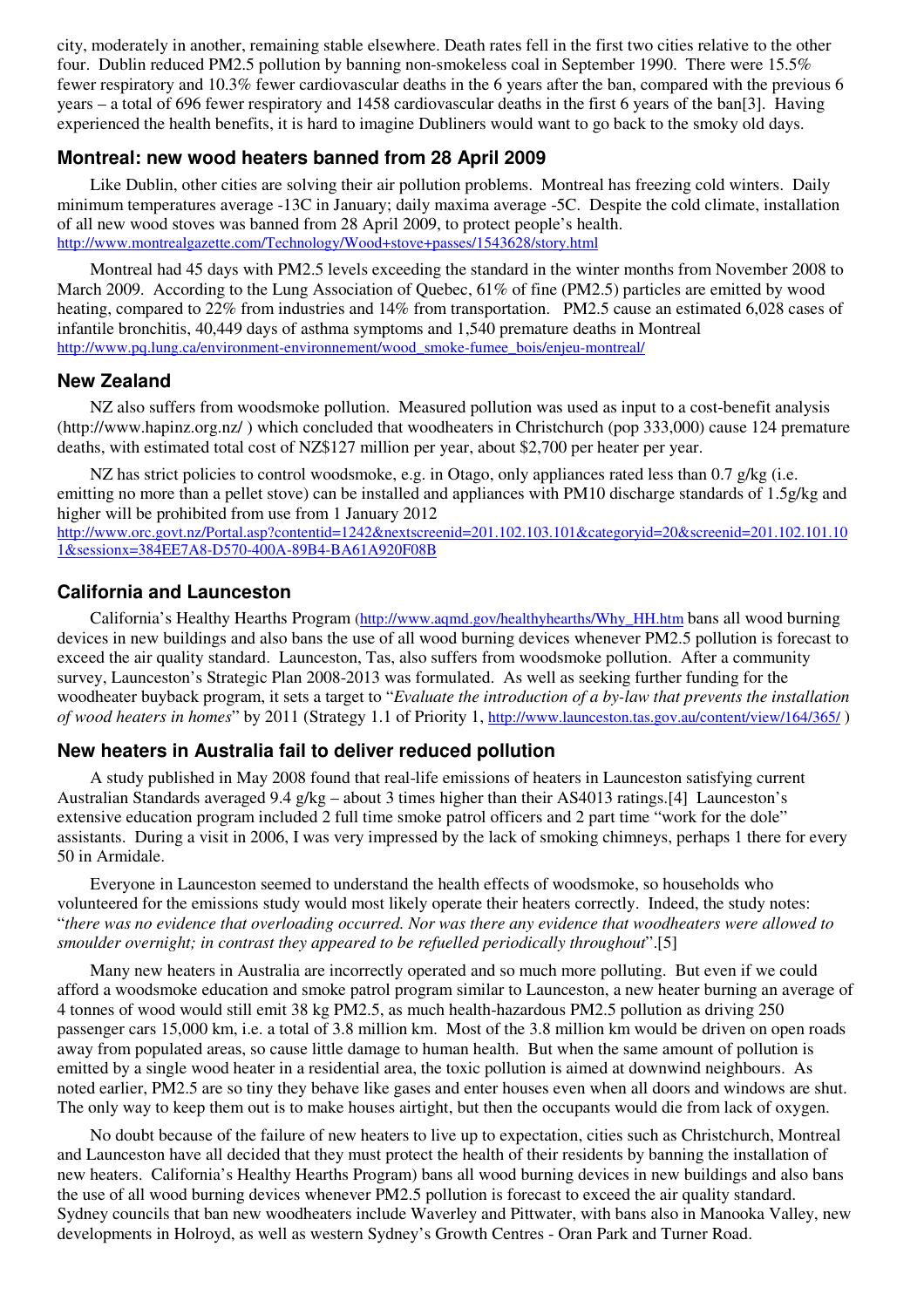#### **No 'safe level'**

Even though the air quality NEPM (National Environment Protection Measure) set an advisory reporting standard of 25 ug/m3 (maximum daily average) and 8 ug/m3 (annual average), calling it a "standard" is misleading because there is no known "safe" level below which adverse health effects are not experienced. The NEPC acknowledged that even when the advisory "standards" are met, more than 1,000 Australians will still die prematurely from PM2.5 pollution.

Most Australians value their health, but despite attempts at education, people seem to have little understanding of the effect of polluted air. For example, most people know that tobacco smoke causes heart disease, but, despite the fact that woodsmoke and tobacco smoke contain the same and very similar chemicals, toxins and carcinogens, few people seem to understand that reducing PM2.5 pollution lowers the risk of heart disease. Scientists now understand the mechanism – that the inflammation caused by PM2.5 in the deepest recesses of the lungs spills over into the bloodstream, explaining why 1458 fewer Dubliners died from heart disease in the first 6 years of the ban on non-smokeless fuels.

Similarly, few people here appreciate that exposure to woodsmoke reduces the ability of the lungs to fight infection, as demonstrated in the lab experiments that exposed 3 similar groups of mice either to clean air, oil furnace fumes or wood smoke for 6 hours, after which they were challenged by a flu bug. After 2 weeks, 5% of the mice in the control group exposed to air and bacteria had died, along with a similar percentage of the mice breathing the oil fumes. But 21% of the wood-smoked mice were felled.[6]

Colds and flu are common winter ailments. Few people seem to realise that without woodsmoke, we'd be less likely to become infected when exposed to respiratory bugs, decreasing the number of sick people in the city, and reducing the risk of other spreading these illnesses, on high and low pollution days. How many people would want to continue using woodheaters if they knew the truth about the increased risks of heart and respiratory diseases, mouth throat and lung cancers, cot deaths, middle ear infections and genetic damage in babies from PAH exposure?

The (leaked) NSW Government Action for Air 2009 states: "Together with the Growth Centres Commission, DECC has investigated measures to manage installation of woodheaters in new land release areas to prevent further pollution or disturbance of amenity of nearby residents. As a result, development control plans (DCP) for the first two precincts in the Growth Centres - Oran Park and Turner Road in Western Sydney - prohibit open fireplaces and slow combustion stoves." DECC also advises against installing woodheaters on steep hills and in the bottom of valleys – terrain that covers a large part of Armidale.

DECC's advice could be a cheap and effective way forward for urban areas. New houses should be designed on environmentally friendly principles, with adequate insulation and living areas with at least some winter sun. Heating bills of well-designed houses should be 70% lower than a typical uninsulated weatherboard house. Many cities enjoy mild sunny days in winter, when a passive solar house would need little or no additional heating. Our average daily winter maximum is a far cry from Montreal's -5 C, yet health concerns in Montreal were deemed so important that all new wood heaters have been banned.

Our efforts to reduce pollution are being offset by the installation of new heaters that, in real-life tests, are almost as polluting as older models. Responding to woodsmoke complaints costs Council time and money.

#### **Encourage local industry – switch to pellet heaters**



Pellet Heaters Tasmania advertises they can "Heat a typical home for around \$20 per week. (consumption estimate based on an average of 2 bags per week for 25 weeks per winter)" Pellets are made locally

http://www.pftas.com.au/pages/pellet.html . Rather than driving people away, permitting only pellet heaters in new housing would stimulate new local industry and make new developments less smoky, so that people who are affected by

woodsmoke would not have to move out of town and increase global warming by driving long distances to get to work.

### **Sources of information**

- 1. COMEAP, *Long-Term Exposure to Air Pollution: Effect on Mortality A report by the Committee on the Medical Effects of Air Pollutants (COMEAP) (available*
- *at:http://www.advisorybodies.doh.gov.uk/comeap/statementsreports/longtermeffectsmort2007.htm ).* 2007. 2. Tran, H.T., et al., *Methodology for Estimating Premature Deaths Associated with Long-term Exposures to Fine Airborne*
- *Particulate Matter in California*. 2008, California Environmental Protection Agency, Air Resources Board. 3. Clancy, L., et al., *Effect of air-pollution control on death rates in Dublin, Ireland: an intervention study.* Lancet, 2002. **360**(9341): p. 1210-4.
-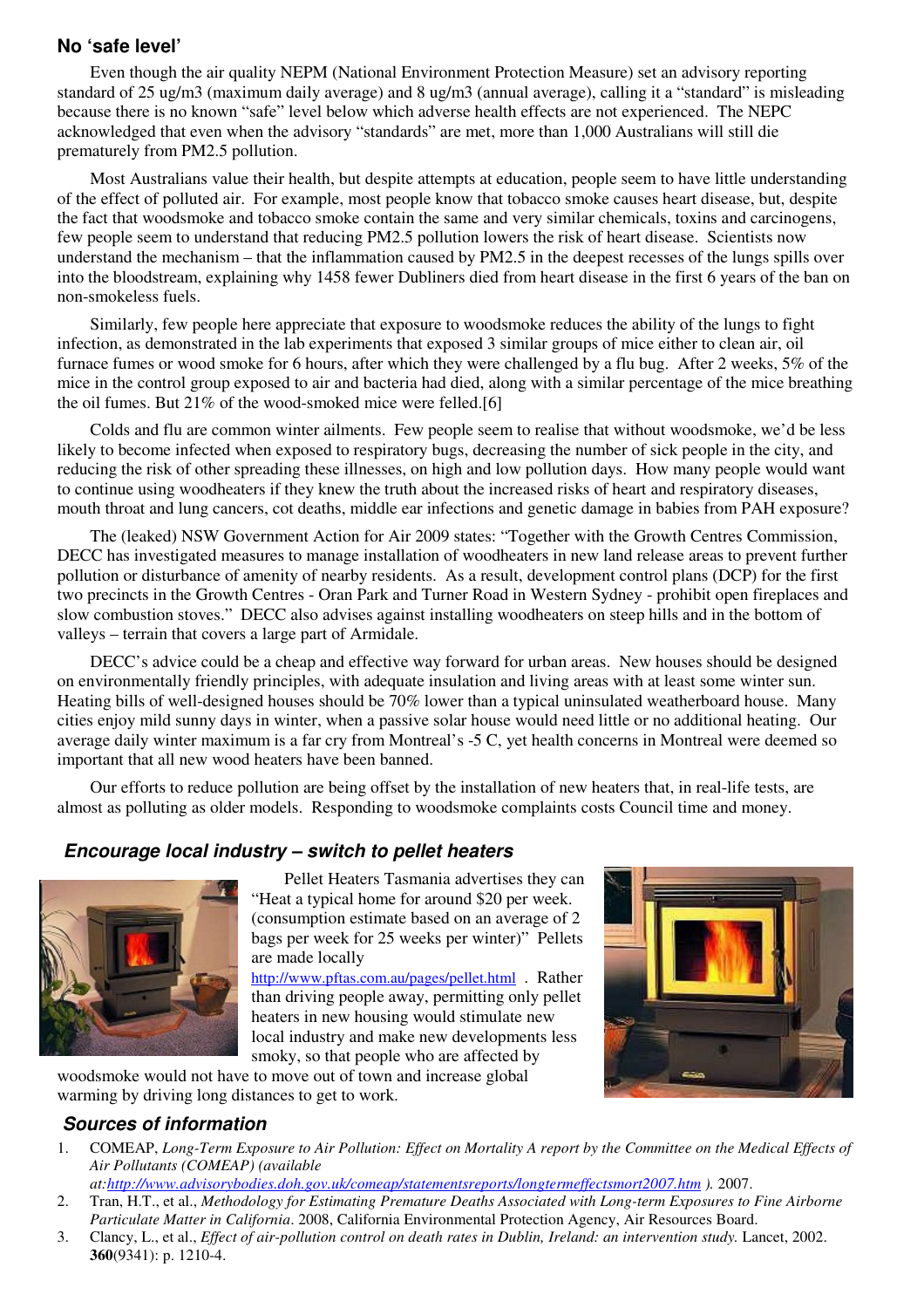- 4. CSIRO, *"Measurement of real-world PM10 emission factors and emission profiles from woodheaters by in situ source monitoring and atmospheric verification methods"*. 2008, CSIRO Atmospheric Research, May 2008, available at http://www.environment.gov.au/atmosphere/airquality/publications/emission-factor.html.
- 5. Meyer, C.P.M., et al., *Measurement of real-world PM10 emission factors and emission profiles from woodheaters by in situ source monitoring and atmospheric verification methods*. 2008, CSIRO Marine and Atmospheric Research (CMAR), (available at: http://www.environment.gov.au/atmosphere/airquality/publications/emission-factor.html ).
- 6. Stone, R., *Environmental toxicants under scrutiny at Baltimore meeting. (March 1995 Society of Toxicology conference).* Science, 1995. **March 24, v267 n5205 p1770(2)**.

### **Appendix – DECC Emissions Inventory on PM2.5 pollution in Sydney.**

Only a small proportion of households use woodheaters in Sydney's a much milder climate, yet they are still the largest single source of health-hazardous PM2.5 pollution (4503 tonnes per year) - 34% of all PM2.5 emissions, compared to 6.4% for light duty diesels, 6.1% for petrol cars and 5.2% for heavy duty diesels. PM2.5 measurements are not yet available on the DECC's website, but nephelometer coefficients are highly correlated with PM2.5. In fact the study of air pollution and premature mortality in Sydney [7] showed that nephelometer coefficients were the pollution measurement most closely related to premature mortality and the only one to remain significant in the multi-pollutant models.

Confirming the results of DECC's air emissions inventory, graphs of monthly average neph coefficients for Randwick, Rozelle, Chullora, Earlwood and Liverpool all peak in winter. However, the peaks (0.35, compared to about 0.25 in non-heating months) are much smaller than cities such as Canberra and Armidale, where a higher proportion of households use woodheating.

With total estimated health costs of PM pollution in Sydney exceeding \$3.3 billion, the 34% from woodheaters has estimated health costs of more than \$1 billion. With attractive non-polluting alternatives available (pictures from Montreal overleaf) – how can we justify health-hazardous polluting woodheaters in urban areas?

| <b>Source Group</b> | <b>Source Type</b>                                         | Particulate Matter < 2.5 µm                        |                                                                                           |                           |  |
|---------------------|------------------------------------------------------------|----------------------------------------------------|-------------------------------------------------------------------------------------------|---------------------------|--|
|                     |                                                            | <b>Annual</b><br><b>Emissions</b><br>(tonnes/year) | <b>Proportion of</b><br><b>Annual</b><br><b>Anthropogenic</b><br><b>Emissions</b><br>(96) | <b>Cumulative</b><br>(96) |  |
| Sydney              |                                                            |                                                    |                                                                                           |                           |  |
| Domestic-Commercial | Solid Fuel Combustion                                      | 4,503                                              | 34.3                                                                                      | 34.3                      |  |
| Off-Road Mobile     | Industrial Off-Road Vehicles and<br>Equipment              | 1,152                                              | 8.78                                                                                      | 43.1                      |  |
| On-Road Mobile      | Exhaust Emissions Light Duty -<br>Diesel                   | 840                                                | 6,40                                                                                      | 49.5                      |  |
| Industrial          | Crushing, grinding or separating<br>works                  | 807                                                | 6.15                                                                                      | 55.6                      |  |
| On-Road Mobile      | Exhaust Emissions Passenger Cars -<br>Petrol               | 797                                                | 6.08                                                                                      | 61.7                      |  |
| On-Road Mobile      | <b>Exhaust Emissions Heavy Duty</b><br>Commercial - Diesel | 681                                                | 5.19                                                                                      | 66.9                      |  |
| Industrial          | Ceramics production (excluding<br>glass)                   | 606                                                | 4.62                                                                                      | 71.5                      |  |
| Industrial          | Other land-based extraction                                | 418                                                | 3.18                                                                                      | 74.7                      |  |
| Commercial          | Poultry Farming (Meat)                                     | 237                                                | 1.81                                                                                      | 76.5                      |  |
| Industrial          | Petroleum refining                                         | 237                                                | 1.80                                                                                      | 78.3                      |  |
| All                 | Other                                                      | 2,848                                              | 21.7                                                                                      | 100.0                     |  |

#### Table ES10 Ten largest anthropogenic sources of particulate matter  $<$  2.5  $\mu$ m

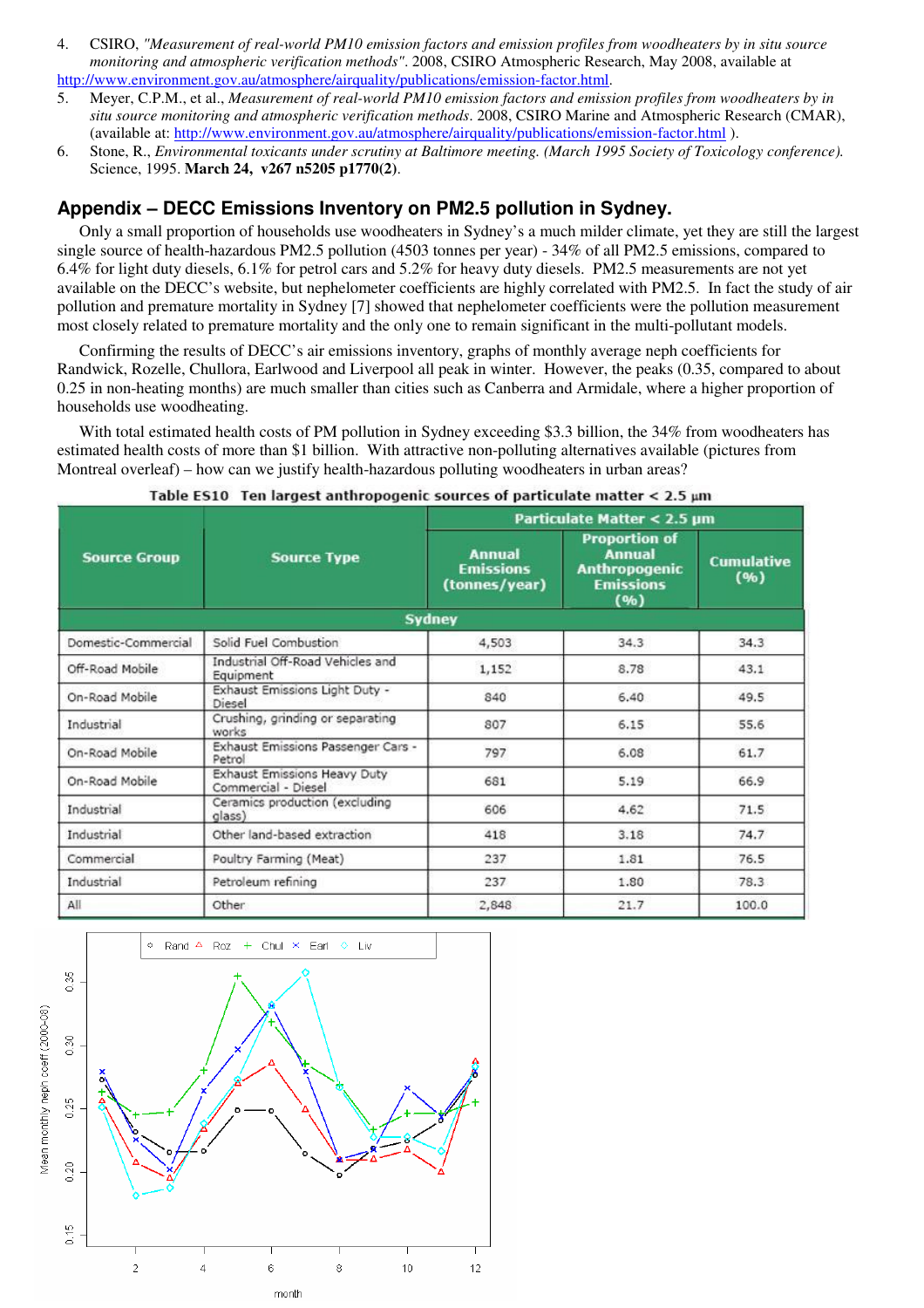### **Comparison of monthly average neph coefficients in Armidale, Liverpool and all Sydney**

As outlined in Robinson et al. (reference [3]), current research shows a 6-10% increase in mortality per 10 ug/m3 of PM2.5 exposure, suggesting that Armidale can expect 12-18 premature deaths from heart and respiratory diseases, mouth, throat and lung cancers.

#### **Problems with new heaters in Australia**

Few prospective purchasers realise that a brand-new woodheater can put out as much health-hazardous PM2.5 pollution as driving 3.8 million km, or about 250 years worth of driving. This problem was created by a reluctance to set and enforce appropriate standards. The failings were revealed in an audit of retail models in 2003, when 58% of the models tested failed the Australian Standards AS4013 test. In fact, there was no relationship between claimed and actual emissions.



Todd (2007) commented: "*Seven of the twelve heaters tested in the laboratory (58%) exceeded the 4g/kg emission limit. Average emission factors were 385% higher than the certified values and one model was almost 1000% above its certified value. The names of the heater models failing the audit have not been released to the public and there has been no recall of heaters …* 

*"While some (voluntary) auditing has taken place since 2003 in Australia the results remain confidential, so Australian consumers have no independent confirmation that the situation now is better or worse than it was five years ago"* Todd (2008) added: "*The author was involved in a research program in 2005 that required purchase of four woodheaters. Laboratory tests showed that three of the four did not meet the emission standard. Thus, two years after the national audits there was still significant retail model non-compliance"* 

An equally serious problem is that the Australian Standards AS4013 test does not reflect the way people operate their heaters. Attempts were made to change the test procedure, but as explained by Todd (2007) "*It is Standards' policy that any of the major stakeholders (such as industry or community representatives) can veto changes in the standard. This makes substantive change difficult to achieve, for example changes to methods that might involve additional costs to industry."* At the most recent Standards Australia meeting in Melbourne in March 2007, the majority of delegates wished to halve the limit from 4 g/kg to 2 g/kg, but this did not happen because it was vetoed by the AHHA, representing wood heater manufacturers."

The table below (from Todd, 2008) reports estimated health costs of thousands of dollars per year for every new heater installed in urban areas. Voluntary audits have failed to protect people's health. Manufacturers whose product does not meet the standard can simply ignore the audits. It is not in the public interest for new heaters with estimated health costs shown in the table to continue to be sold. The only realistic solution is a moratorium on the sale of new heaters until a new health-based standard (e.g. real-life emissions of 0.7 grams/hour) is developed and legislation is in place to ensure all new heaters meet this standard. There are even stricter policies in NZ, in areas NZ affected by woodsmoke, e.g. in Otago, heaters emitting more than 1.5 g/kg will be prohibited from use from 1 January 2012. Sadly, models similar to the ones that must be removed in Otago continue to be sold in Australia. As well as a moratorium to stop this unacceptable situation, considerable time, effort and funding will be needed to solve the problem of the large number of new and old heaters currently in use that have excessive emissions.

Examples of studies attributing annual health costs to particulate air pollution (this is not a comprehensive list) The right hand column assumes each woodheater burns 3 tonnes of wood year, emitting 30kg of particulates (from Todd, 2008).

| Source                              | Health cost per tonne of PM1O | Health cost per woodheater |
|-------------------------------------|-------------------------------|----------------------------|
| Todd (2006)                         | \$14,626                      | \$439                      |
| BDA-Group (2006)                    | \$80,211                      | \$2,406                    |
| Syneca (cited in BDA Group 2006)    | \$78,163                      | \$2,345                    |
| Nolan-ITU (cited in BDA Group 2006) | \$18,500                      | \$555                      |
| Beer (cited in BDA Group 2006)      | \$147,400                     | \$4,422                    |
| Kahn cited in Robinson (2003)       | na.                           | \$1,800-\$7,300            |

#### **Additional source of information – woodheater standards and emissions testing**

Todd, J., *Regulation of residential woodsmoke in Australia.* Clean Air and Environmental Quality, 2007. **41**: p. (3),15-18.